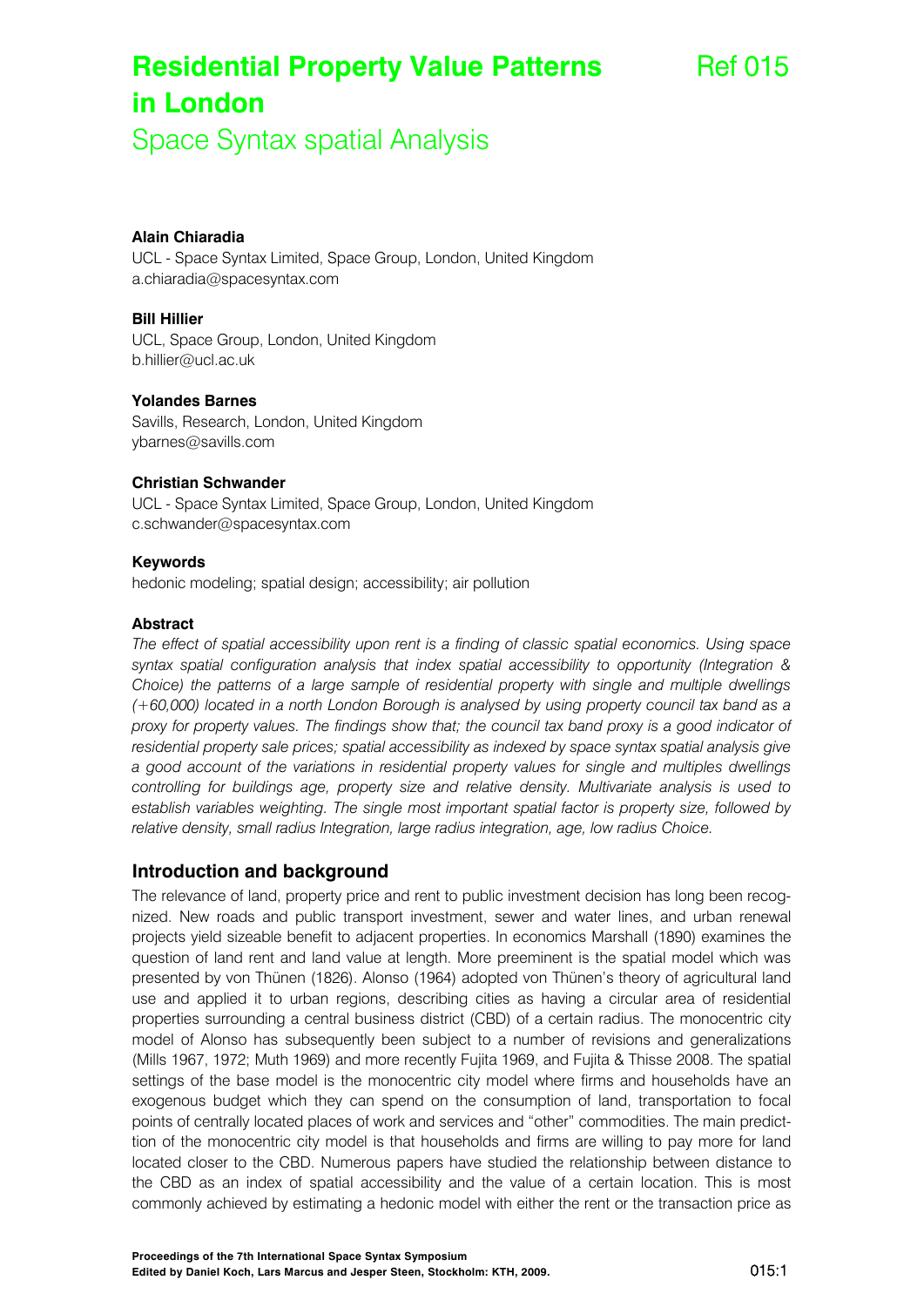the dependent variable and variables representing property characteristics, neighbourhood amenities, and location as explanatory variables. The distance to the CBD is taken as a key spatial accessibility variable in most studies in the field; it is understood as a rough proxy for location advantage differentials. While locations deemed almost equal, especially when approximated by the distance from the CBD, can have substantial disparities in accessibility and other microlocational aspects, one of the strongest criticisms is that the emergence of a CBD location itself is exogenous to the model. Accessibility to goods and services is a complex notion which pervades spatial sorting issues (Hansen, 1959) and, for that reason, it can be considered as one of the main determinants of property values (Des Rosiers et al 2000) although its influence will differ depending on the configuration of the urban fabric (Kestens et al 2004). According to Levy and Lassault, spatial accessibility cannot be defined by itself because it depends on context specifics criteria: the transport spatial network and technology on the supply side, personal values, natural constraints and socio-economics acceptability on the demand side. The resulting housing sorting affects home location choices and, consequently, the housing market as a whole. The state of the current research in mass valuation methods raises the following problem; if spatial accessibility disparity could be assessed in real relative terms could the spatial configuration approach of accessibility account for residential property values? The challenge is to account for location with sufficient precision and making the CBD locations endogenous to the model would require a different approach to distance as locational differential. Recent studies examining commercial office rent levels in Stockholm, Sweden and Housing pricing in King County, Washington have shown that the space syntax spatial analysis measures: spatial integration and choice (Enstrom 2007, Matthews 2007), as emergent measures of spatial centrality, are linked to property values. Space Syntax spatial analysis is a set of techniques and theories for the notation, quantification and interpretation of configuration of spatial layout in general and urban layout.

This paper aims at examining residential property value variations of a large sample in an outer Borough of north London using space syntax spatial analysis and council tax band as a proxy of property price. The key objectives of this investigation is to better understand how strategic urban design impacts residential property values. This investigation is part of a large research development effort in the UK: the UrbanBuzz programme . The i-VALUL part of the UrbanBuzz programme explored the potential to monetize various impacts of strategic urban design. In this paper the key questions we explore in turns are: Do spatial layout variables influence residential property values? Are the layout variables independent of other variables in influence? How does council tax band correlate to residential property value? How does density influence residential property value? Are spatial effects similar in both single dwellings, i.e. houses, and buildings with multiple dwellings?

#### **UK existing research on property values and urban design**

Urban layout design is the combined remit of transport planning and urban design policies, various professionals and end users involved in the value chain. In transportation design the monetized value of the street and road layout geometry is captured implicitly by the value of time ascribed to each link, the geometry of transport speed and congestion (Chiaradia 2007). These monetized values could fall under the broad term of accessibility values. In urban design, the attempt to give monetized value to layout design is relatively recent in the UK. There is a need to evaluate value creation in the urban environment beyond accessibility. The UK Commission for Architecture and the Built Environments response to the Calcutt Review states that it is important to concentrate on creating value instead of controlling costs (CABE, 2007a). Existing research focuses on the opportunity for increasing the economic value of properties through better urban design. Research suggests that economic viability can be added through good design and that both indirect and direct benefits will arise (Bartlett, 2001). Buildings and spaces create economic and social value and research from the UK and abroad show that investment in good design generates economic and social value (CABE, 2003). Contributing to this research on residential properties is the need for increasing densities and the affects that this has on value. There is currently a great need to accommodate further growth and increase densities, especially in residential areas. Housing density is an important element to this debate on residential property value. There is the need to unlock value through better use of space and good urban design (NWDA, 2007). CABE found that higher densities do not decrease value and while density is more important to developers, end users are concerned more with location (CABE, 2003). Higher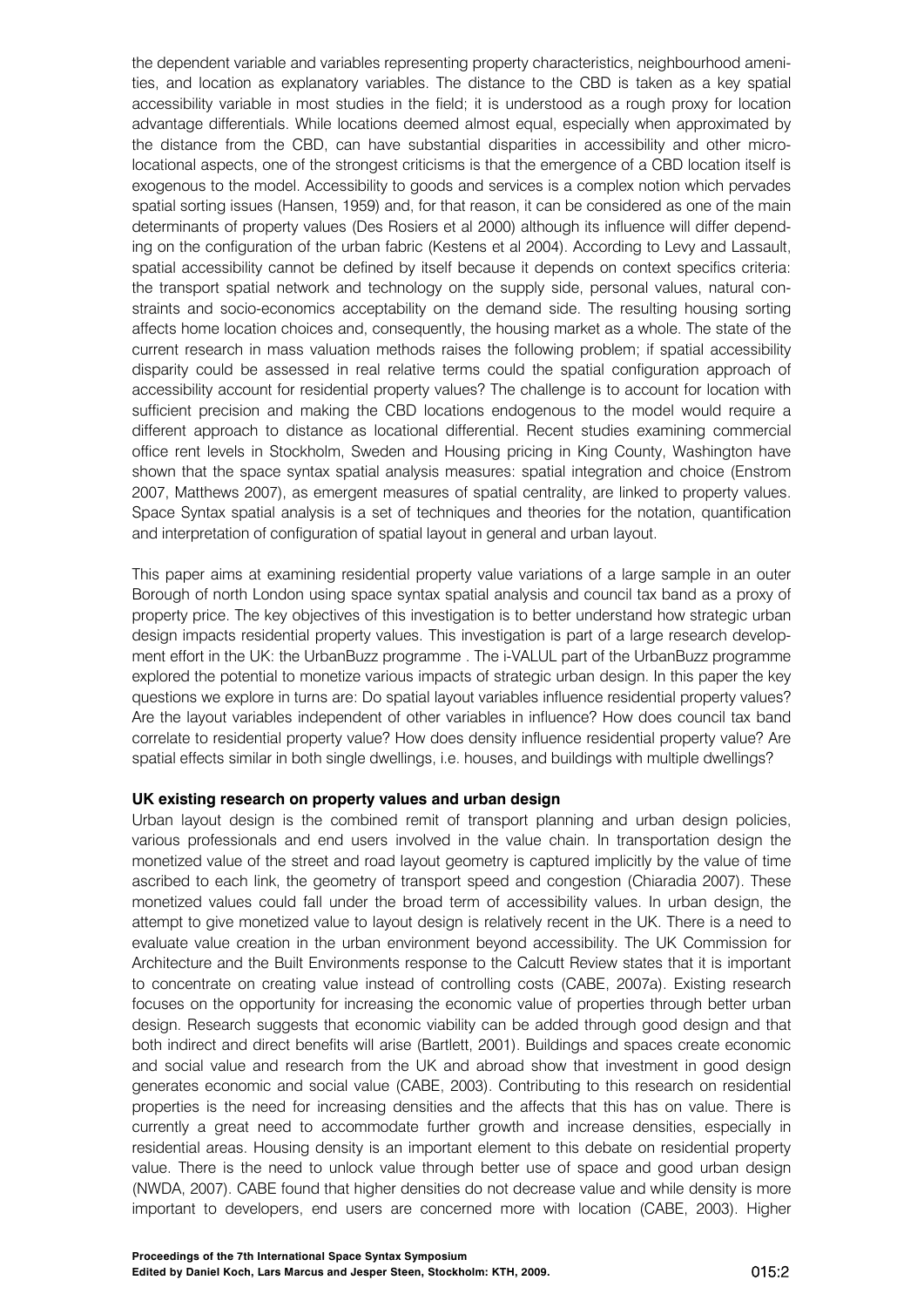densities, it was shown, required a higher amount of investment in design to achieve quality developments (Llewelyn-Davies, 2007).

These results can be understood as the wider economic benefits of urban design. For the same given level of capital investment; how urban design may provide a better return on investment? What are other positive externalities that are not captured in standard development cost benefit analysis? While the above studies are of seminal importance, because of their small sample size and because street layout design effect is not controlled for rigorously, they remain marginal to the financial decision making process and to the designer. One of the aims of UrbanBuzz's i-VALUL development project was to overcome these shortcomings. We investigate the link between property price for a large sample of single and multiple dwelling buildings using tax band information and an improved understanding of the relationship between detailed locational influences encoded in a spatial model derived from an axial line encoding and using space syntax Integration and Choice geometric distance at different metric radius as locational analytics.

## **Sample and variables definitions**

## **Residential sample**

London as a whole was home to over 7.5 million residents in 2006 with 60% of the population living in Outer London boroughs. Outer borough areas coverage is 80% of the Greater London Authority. The residential sample used is entirely located within an outer Borough in north London. A Borough is the geographical area definition of a local council authority (33) in Greater London. The Borough with an area of 4,325ha has a density of 60.9 persons/ha with an average household size of 2.6. The Borough has the highest population density with 6,300 Pop/km2 with the high turnover rate (2001-2006 - 17 to 20%). Outer London has an average population density of 3,624 and Inner London 9,311 Pop/km2.

The age structure (2002) of the Borough's is a relatively young age structure with 25% of the population being in the 0 to 19 range and 37% in the 20 to 39 range. Pensioners make up 14% of the population, which is lower than the Greater London and England and Wales figures of 15.5% and 18% respectively. The population has a high fertility rate compared to most other London boroughs. The Borough has one of the most culturally diverse boroughs. Black and minority ethnic groups make up the majority of the population at 54.7%. This is the second highest of all the London Boroughs. The largest religious group is Christian (48 per cent) followed by Hindu (17 per cent) and Muslim (12 per cent). The Borough has an economically active population of 65% of which 45% are in the three top occupation groups and 11% in the last occupation group. About 44% of the population in employment use public transport to travel to work (underground 26%, train 6%, bus 13%). In outer London, the borough has the fifth highest level of registered enterprises with 1 to 4 employees (ONS). The outer Borough has a ratio of 0.72 job to working age resident (ONS, 2006).

The residential sample consists of a database of 63,245 residential buildings with 101,849 dwellings. This sample was used to investigate the relationship between crime and urban layout (Shabbaz, Hillier, 2007). In a sense, this work can be seen as an extension of the crime work, since residential burglary rates were U-shaped in the borough, in that they were higher for low and high council tax values and lower in the middle. Looking more closely at the relation between council tax values and street layout should help qualify the features of the crime pattern. In the sample, buildings are distinguished between single and multiple dwellings buildings.

The data base includes details on building age, property size, relative density and tax band, building floor number and non-residential building which is mainly mixed use retail and services. Relative density is defined as the number of other dwellings wholly or in part within 30 metres of each dwelling. It is a density centred on each dwelling, it give an indication of ambient density. Property size was approximated by taking the area of the floorplate polygon and multiplying by the number of storeys. This is an imperfect measure since the polygon will sometimes, and sometimes not, include a garage, and this may sometimes be built over and sometimes not. It is also likely that older houses are much less likely to have a garage included in the polygon. With this in mind,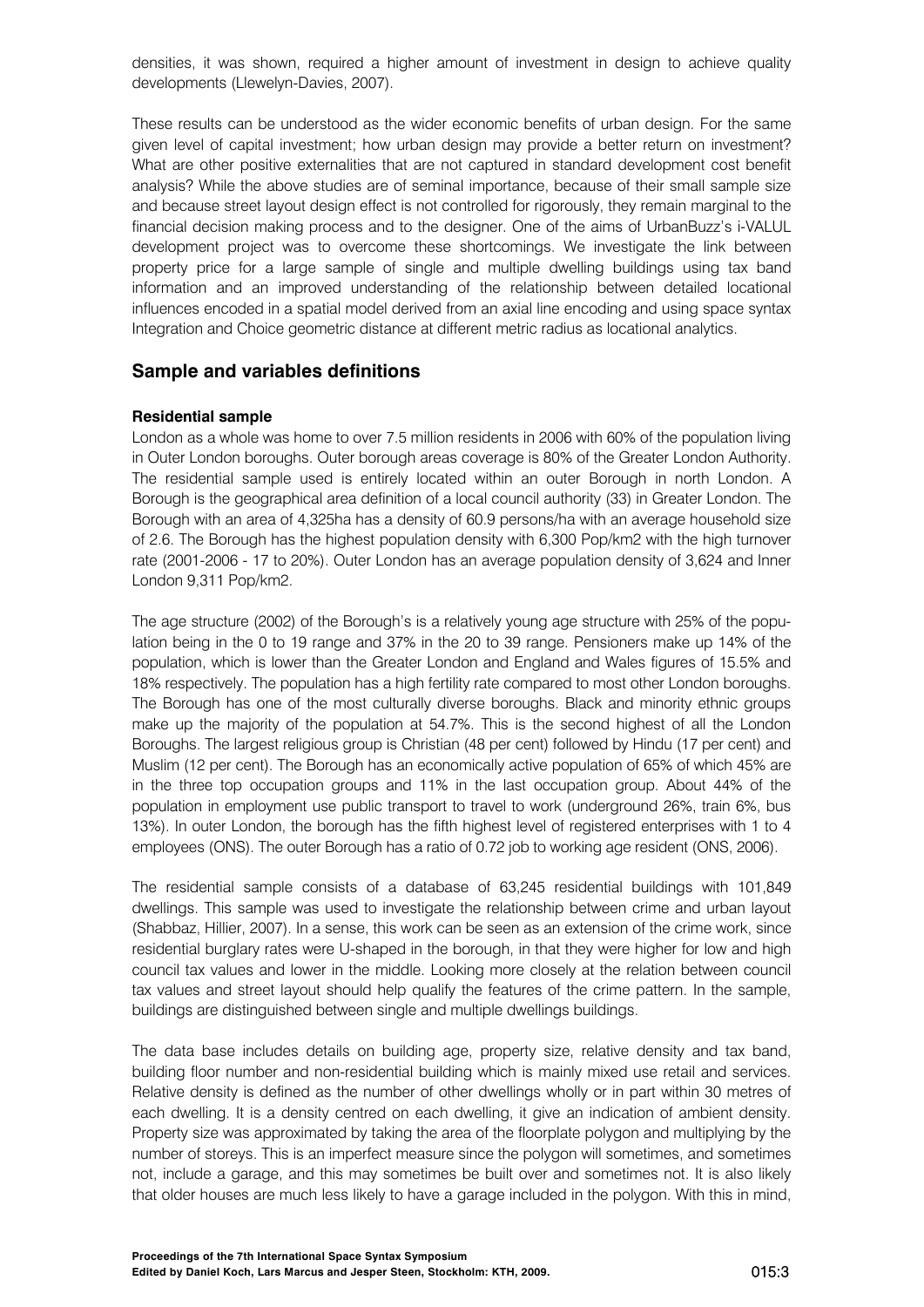however, we can probably use this as a reasonable approximation of property size. Single dwelling buildings and multiple dwelling buildings are analyzed separately.

| Detached                                 | 6.617  | 6.5%  |
|------------------------------------------|--------|-------|
| Semi- detached                           | 28,303 | 27.7% |
| Terraced                                 | 19.285 | 18.9% |
| Purpose built block of flats or tenement | 27.493 | 26.9% |
| Part of a converted or shared house      | 18.424 | 18%   |
| In commercial building                   | 1.980  | 1.9%  |

#### *Table 1*

*type of dwellings* 

|                           | Households: Owner occupied:        |                     |                              | Households: Rented from:                               |                                          |       |  |  |  |
|---------------------------|------------------------------------|---------------------|------------------------------|--------------------------------------------------------|------------------------------------------|-------|--|--|--|
| Owner<br>owns<br>outright | Owns with a<br>mortgage or<br>loan | Shared<br>ownership | Council (local<br>authority) | Housing<br>Association/Registered<br>Social Landlord** | Private landlord<br>or letting<br>agency | Other |  |  |  |
| 23.165                    | 31.327                             | 1.435               | 10.592                       | 13.289                                                 | 17.043                                   | 3.140 |  |  |  |
| 23.2%                     | 31.3%                              | 1.4%                | 10.6%                        | 13.3%                                                  | 17.0%                                    | 3.1%  |  |  |  |

## *Table 2*

*housing tenure* 

| <b>Tax Band</b> | values (£)<br>(1991) | Single |       | <b>Multiple</b> |       |
|-----------------|----------------------|--------|-------|-----------------|-------|
| $1 - A$         | Up to 44,000         | 17     | 0.3%  | 158             | 1.0%  |
| $2 - B$         | 40,001 - 52,000      | 143    | 0.3%  | 2,070           | 13.2% |
| $3 - C$         | 52,001 - 68,000      | 1,518  | 3.2%  | 8,693           | 55.4% |
| $4 - D$         | 68,001 - 88,000      | 18,423 | 38.7% | 3.649           | 23.2% |
| $5 - E$         | 88,001 - 120,000     | 18,599 | 39.1% | 823             | 5.2%  |
| $6 - F$         | 120,001 - 160,000    | 5,515  | 11.6% | 184             | 1.2%  |
| $7 - G$         | $160,001 - 320,000$  | 3,115  | 6.6%  | 113             | 0.7%  |
| $8 - H$         | More than 320,001    | 215    | 0.5%  | 10              | 0.1%  |
|                 |                      | 47,545 |       | 15,700          |       |

## *Table 3*

*Single and multiple dwelling buildings sample.* 

## **Council Tax Band Valuation**

Council Tax is a form of local taxation which is used to help pay for the services that the Local Council provides. It is payable in respect of each domestic property and the amount payable depends on the capital value of the property. The capital value is divided in bands which are in turn used to calculate the Council Tax. The valuation is undertaken by the Valuation Office Agency (VOA), an executive agency of the UK government.

The VOA's main functions are to compile and maintain the business rating and council tax valuation lists for England and Wales, value property in England, Wales, and Scotland for the purposes of taxes administered by the UK HM Revenue & Customs, provide statutory and nonstatutory property valuation services in England, Wales, and Scotland and give policy advice to Ministers on property valuation matters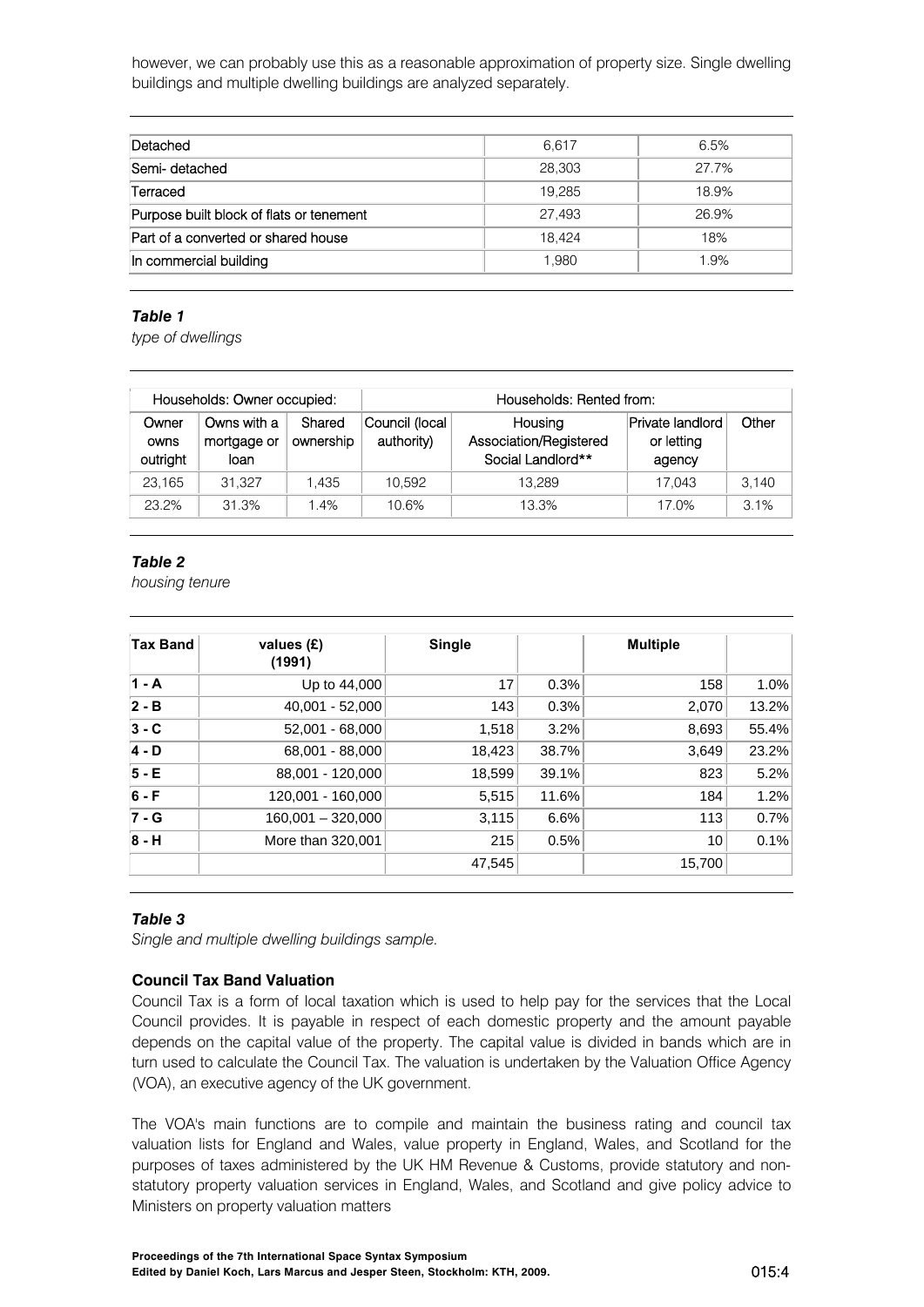The VOA values a home on the basis of its value on 1 April 1991. Even new homes are valued on the basis of what they would have been worth in 1991. In undertaking valuations, the VOA take account of the characteristics of a home and everything that goes to make up its value - positive or negative. This is just what any other valuer would do. When valuing a property for council tax purposes VOA consider the physical state of the property and its locality at a specific date on or after 1 April 1993 and then consider what its value would have been on 1 April 1991. This is the common valuation date for all council tax valuations in England. The VOA assumes that any dwelling that they are valuing for council tax is in a 'state of reasonable repair'. This does not mean that VOA will assume that all properties are in 'good' state of repair. Instead, VOA decides what state it would be reasonable to expect for a dwelling having regard to its age, character and locality. For example, one house in a terrace of ten otherwise identical properties has not been maintained but allowed to deteriorate. However, its basic character is likely to remain the same as that of its neighbours. In such instances, VOA assume a 'state of reasonable repair' which is the same as actually exists for most of the nearby properties. Therefore, the property's disrepair is not reflected in its banding. Very occasionally a dwelling, whilst being of the same age and design as other properties in the neighbourhood, may be wholly different in character (for example: due to a specific structural defect). Here the state of repair that VOA assumes is not that of the majority of its neighbours but other dwellings which have similar defects. In such instances VOA will reflect the structural defect in the value of the property and we may band it differently to neighbouring properties which have no such defect.

#### Council Tax band and property sale price distribution

Since council tax bands were originally set on the basis of value assessments, we may expect there to be some continuing relation between the distribution (as opposed to the level) of tax band and the real value of property. Although real values will have changed considerably and perhaps differently within different bands, it is reasonable to expect that changes will tend to be within bands rather than across bands. Council Tax Band should offer a good approximation of the distribution of real values. How reliable is tax band in relationship to residential property sale prices? Working with Savills, a leading real estate service provider in London, the tax council band was checked against the distribution of residential property sales from the second quarter of 2006 to the first quarter of 2007. The comparison was made with an inflated tax band valuation. The figure shows how the two trends are correlated. Overall Council Tax Band and residential property sale prices are positively correlated.



#### *Figure 1*

*Grey line: % residential property sold in the Borough between Q206 and Q107 in relationship to their inflated council tax band. Orange line: % of residential property sale between Q206 and Q107 in relationship to their sale price.*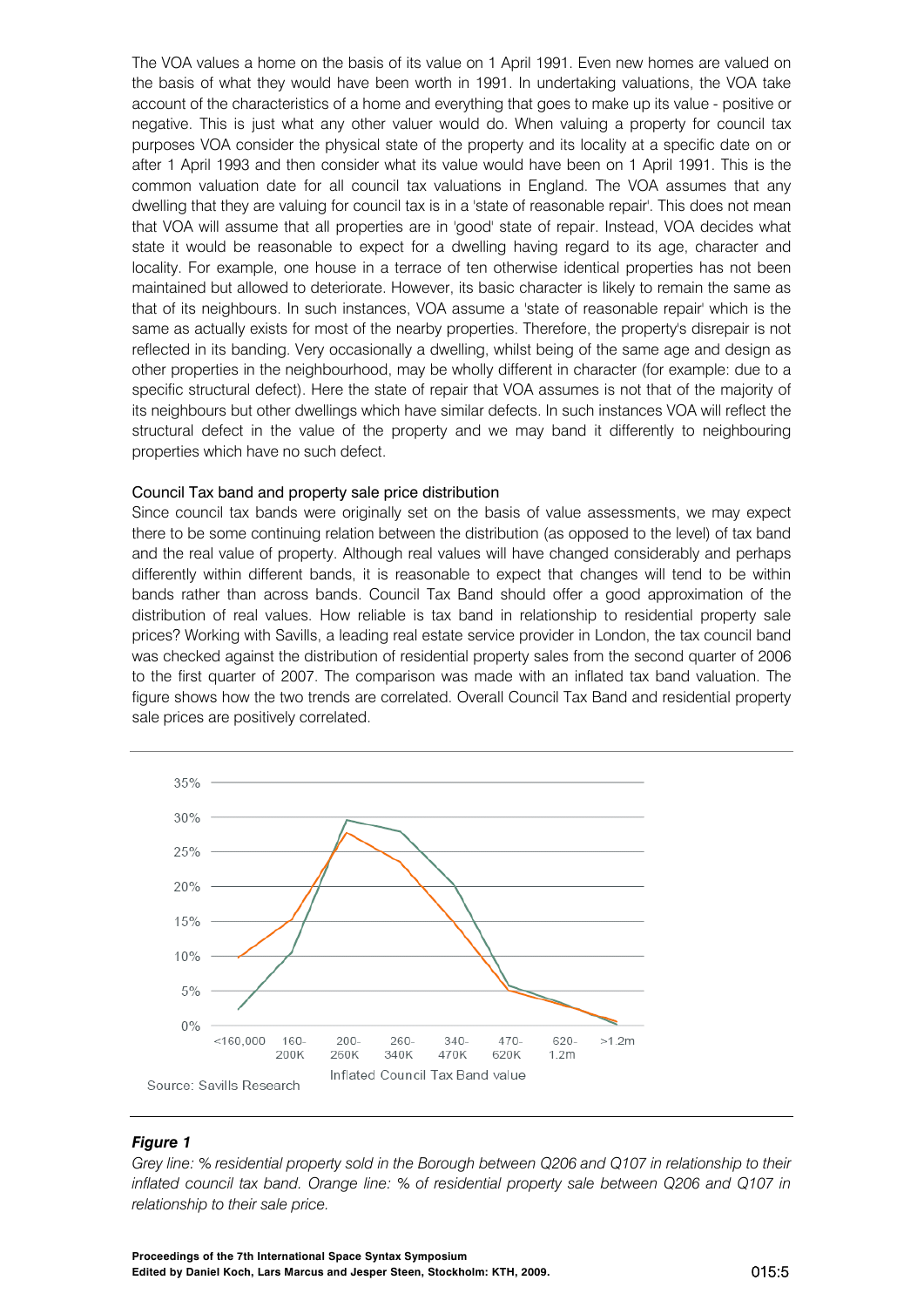## **Spatial variables**

A set of spatial variables are analyzed such as segment length, axial line length, total street length within 300m radius and proximity to non-residential land use in relationship to each council tax band. Each dwelling is sorted according to tax band and assigned segment length, axial line length, and total axial length, proximity to non-residential land use. The values are summed and averaged for each tax band. Similarly this principle is used for the space syntax variables. Space syntax variables used are as follow:

Space syntax angular segment spatial analysis is used (Hillier & Iida 2007, Turner 2005). The spatial model is made of more than 7000 segments.

Average of mean integration of each council tax band at different radius: using the spatial model as a look up table, each dwelling within a given council tax band is assigned the corresponding value of mean integration. These Mean Integration values are summed up and averaged for each tax band.

Average of mean choice of each council tax band at different radius: using the spatial model as a look up table, each dwelling within a given council tax band is assigned the corresponding value of Choice. These Choice values a summed up and averaged for each tax band.

The following metric radii are investigated: angular mean integration reciprocal at metric radius of n, 2,000, 1,000, 500, 300m.

| Integration variable - radius in m | $r^2$ | β          | $\alpha$ intercept |
|------------------------------------|-------|------------|--------------------|
| N                                  | 0.99  | $+0.114$   | 4.50               |
| 2,000                              | 0.16  | $+0.005$   | 1.39               |
| 1,000                              | 0.22  | $-0.043$   | 11.42              |
| 500                                | 0.58  | $-0.121$   | 13.17              |
| 300                                | 0.58  | $-3.035$   | 49.30              |
|                                    |       |            |                    |
| Choice variable - radius in m      | $r^2$ | β          | $\alpha$ intercept |
| Choice N                           | 0.75  | $+0.154$   | 4.12               |
|                                    |       |            |                    |
| Simple spatial variable            | $r^2$ | β          | $\alpha$ intercept |
| Segment length                     | 0.77  | $+14.072$  | 52.72              |
| Line length                        | 0.85  | $+34.248$  | 235.18             |
| Total street length within 300m    | 0.66  | $-181.631$ | 3,738.21           |
| Dwelling centred density           | 0.88  | $-1.755$   | 18.30              |
| Non-residential use proximity      | 0.43  | $-0.122$   | 1.09               |

## **Results**

## *Table 4*

*Single dwelling buildings – spatial analysis* 

Single dwelling buildings Higher Tax Band single dwelling buildings (HTBSDB) are:

- **•** positively associated with higher mean integration radius N and negatively associated with local radius.
- farther away from non-residential uses
- located on longer street segments (between junctions and angular change). This means that HTBSDB tend to form part of larger urban blocks than Low Tax Band Dwelling Buildings. Note that as we are in an outer London Borough, population density is lower than inner London Boroughs (Burdett 2005) and overall the Borough has a sparser spatial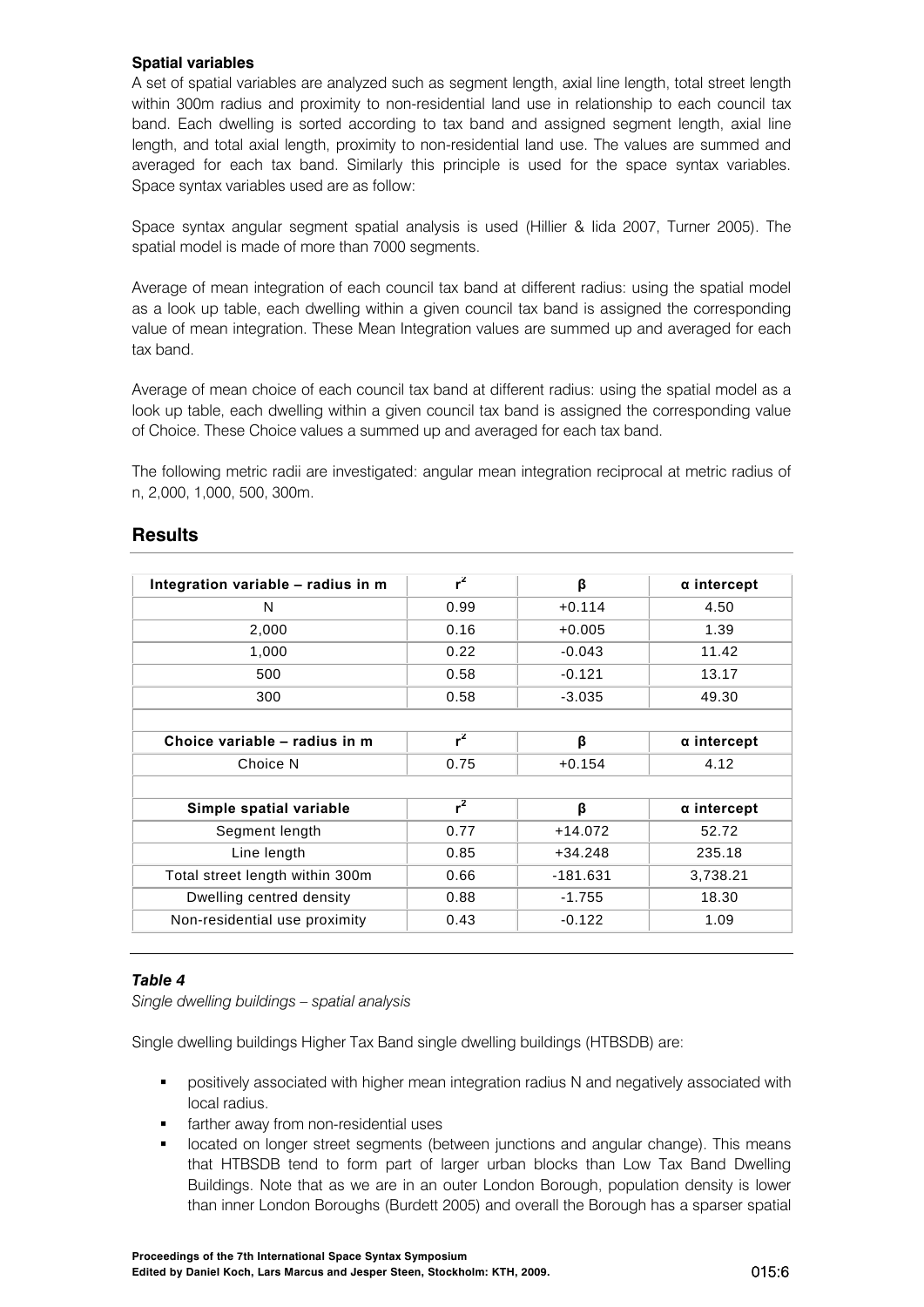network. Consequently block sizes are larger, which imply longer segment lengths and line lengths than inner London Boroughs. This may mean that in relation to the fast/large scale movement spatial network it may not have a high level of large scale movement and probably plot sizes are also larger. This is because the sample has no residence on the two first levels of arterial, the foreground streets, which have high level of traffic, noise and pollution.

## **Comparing single and multiple dwellings**

Using the same analysis a more complex pattern is found for multiple dwelling buildings. The lower tax bands are dominated by social housing and the higher by private apartments and converted large period housing.

Higher Tax Band multiple dwelling (HTBMD) are:

- **•** positively associated with higher Integration N and Choice N than singles for low tax band and comparable for high
- **I** located on longer segments following a pattern similar to single dwellings and they are part of larger urban blocks.
- **EXEDENT** associated with lower densities and not very different from singles, and are particularly close for higher tax bands.
- closer to the shops and other non-residential activity than singles and this gets stronger with higher tax band.

Lower Tax Band multiple dwelling are:

- **•** higher ambient density
- higher
- **•** positively associated with Integration and Choice at low radius, small segment, smaller block size, and probably smaller plot
- **•** closer to non-residential use

Overall it seems that Lower Tax Band Multiple Dwellings are in close proximity to centres which combine both high values for low and high radius Integration and Choice while the higher the Tax Band of the dwelling, the more it is oriented towards the global rather than the local system. This result was consistent throughout both types of buildings.

Because buildings are so different, it is difficult to estimate the price for buildings generically. Instead, it is assumed that a house can be decomposed into characteristics such as number of bedrooms, size of plot, or distance to the city centre, etc. A hedonic model of prices is one that decomposes the prices of an item into separate components that determine the price to obtain estimates of the contributory value of each characteristic. A hedonic model does not necessarily separate all the factors that could be separated, only those that affect the usefulness to a buyer of what is being sold. Hedonic models are most commonly estimated using regression analysis, although more generalized models. A hedonic model is similar to a multi-variables analysis. In the following section, the value of residential property is analysed according to location as captured by space syntax analysis, building centred density, size, and age.

#### **Correlation matrices and stepwise regression of spaces syntax spatial analysis**

Integration is much stronger than Choice. Integration N (recipMD and 1/MD) is strongly and positively related to higher tax bands.

When property size, age, and building ambient density are added, space syntax spatial locational variables are slightly weakened but remain strong. So their effects on Council Tax Bands are to a considerable degree independent of residential property size, density and age factors.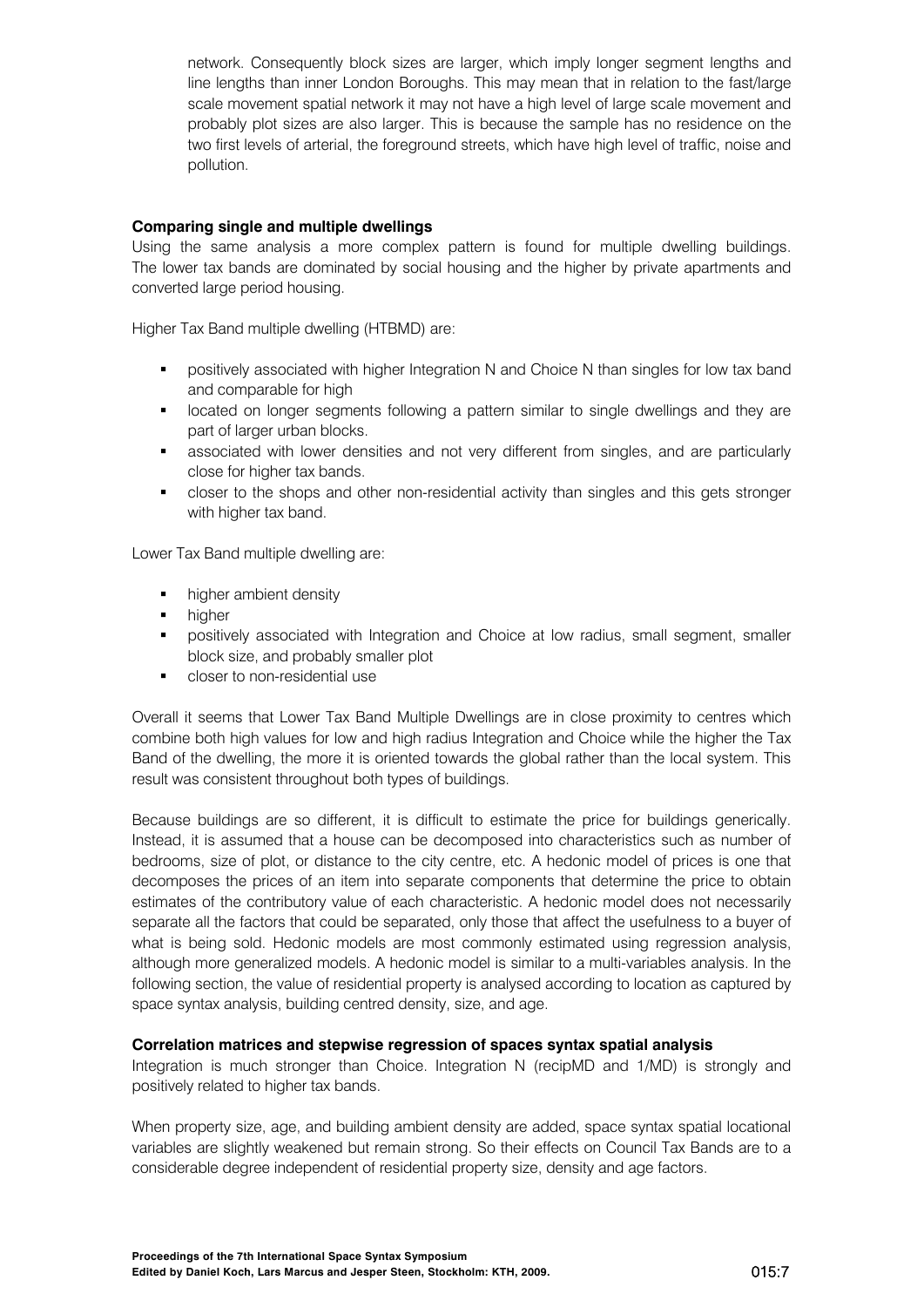|                          | recipMD | TOmov 2000m | TOmov <sub>500</sub> m | <b>THRUmovCITY</b> scale | THRUmov2000m | THRUmov500m |
|--------------------------|---------|-------------|------------------------|--------------------------|--------------|-------------|
| recipMD                  | 1.000   | .649        | .341                   | .531                     | .486         | .344        |
| TOmov2000m               | .649    | 1.000       | .624                   | .473                     | .501         | .466        |
| TOmov <sub>500</sub> m   | .341    | .624        | 1.000                  | .433                     | .466         | .668        |
| <b>THRUmovCITY</b> scale | .531    | .473        | .433                   | 1.000                    | .946         | .818        |
| THRUmov2000m             | .486    | .501        | .466                   | .946                     | 1.000        | .888        |
| THRUmov500m              | .344    | .466        | .668                   | .818                     | 888.         | 1.000       |

### *Table 5*

*Spatial variables correlation matrix* 

| <b>ANOVA Table</b><br>TaxNum vs. 4 Independents<br>Step: 4<br>Split By: LUandRU=1then1else0<br>Cell: 1.000     |                                                 |              |                |            |             |       |             |          |             |          |
|----------------------------------------------------------------------------------------------------------------|-------------------------------------------------|--------------|----------------|------------|-------------|-------|-------------|----------|-------------|----------|
|                                                                                                                | DF                                              |              | Sum of Squares |            | Mean Square |       | F-Value     |          | P-Value     |          |
| Regression                                                                                                     | 4                                               |              | 6816.283       |            | 1704.071    |       | 1502.444    |          | < 0001      |          |
| Residual                                                                                                       | 48345                                           |              | 54832.863      |            |             | 1.134 |             |          |             |          |
| Total                                                                                                          | 48349                                           |              | 61649.146      |            |             |       |             |          |             |          |
| Step: 4<br>Split By: LUandRU=1then1else0                                                                       | Variables In Model<br>TaxNum vs. 4 Independents |              |                |            |             |       |             |          |             |          |
| Cell: 1.000                                                                                                    |                                                 |              |                |            |             |       |             |          |             |          |
|                                                                                                                |                                                 |              | Coefficient    |            | Std. Error  |       | Std. Coeff. |          | F-to-Remove |          |
| Intercept                                                                                                      |                                                 |              | 3.287          |            | .045        |       | 3.287       |          | 5435.459    |          |
| TOmovCITY scale(1/MD)                                                                                          |                                                 |              | 13.795         |            | .349        |       | .208        |          | 1558.955    |          |
| TOmov500m                                                                                                      |                                                 |              | $-.010$        |            | 2.083E-4    |       | $-.303$     |          | 2340.856    |          |
| <b>THRUmovCITY</b> scale                                                                                       |                                                 |              | .064           |            | .006        |       | .103        |          | 134.403     |          |
| THRUmov500m                                                                                                    |                                                 |              | $-060$         |            | .014        |       | $-.043$     |          | 18.533      |          |
| Variables In Model<br>TaxNum vs. 7 Independents<br>Step: 6<br>Split By: LUandRU=1then1else0<br>Cell: 1.000     |                                                 |              |                |            |             |       |             |          |             |          |
|                                                                                                                |                                                 |              | Coefficient    |            | Std. Error  |       | Std. Coeff. |          | F-to-Remove |          |
| Intercept                                                                                                      |                                                 |              |                | $-.309$    |             | .092  |             | $-.309$  |             | 11.404   |
| TOmovCITY scale(1/MD)                                                                                          |                                                 |              |                | 6.322      |             | .288  |             | .093     |             | 482.297  |
| TOmov500m                                                                                                      |                                                 |              |                | $-0.006$   | 1.797E-4    |       |             | $-0.185$ |             | 1197.336 |
| THRUmov500m                                                                                                    |                                                 |              |                | .036       |             | .008  |             | .025     |             | 22.546   |
| log(area*storeys/REScount)                                                                                     |                                                 |              |                | 2.781      |             | .031  |             | .391     |             | 7837.393 |
| sqrtBUF1grndres                                                                                                |                                                 |              |                | $-.540$    |             | .009  |             | $-247$   | 3532.312    |          |
| Age                                                                                                            |                                                 |              |                | $-.045$    |             | .004  |             | $-0.040$ |             | 100.197  |
| Variables Not In Model<br>TaxNum vs. 7 Independents<br>Step: 6<br>Split By: LUandRU=1then1else0<br>Cell: 1.000 |                                                 | Partial Cor. |                | F-to-Enter |             |       |             |          |             |          |
| <b>THRUmovCITY</b> scale                                                                                       |                                                 |              | .007           |            | 2.345       |       |             |          |             |          |

### *Table 6*

*Single dwelling buildings MRA* 

The multi-regression analysis shows the influence of the following factors in order of their importance:

- Property size is by far the most important single factor in tax band
- Density is next lower is higher tax
- **I** low radius Integration is next less means higher tax
- high radius Integration is next more means higher tax
- Age is a positive, but relatively weak older mean marginally higher tax
- **I** low radius Choice level is weakly beneficial more means higher tax
- **IDOW radius Choice level is immaterial**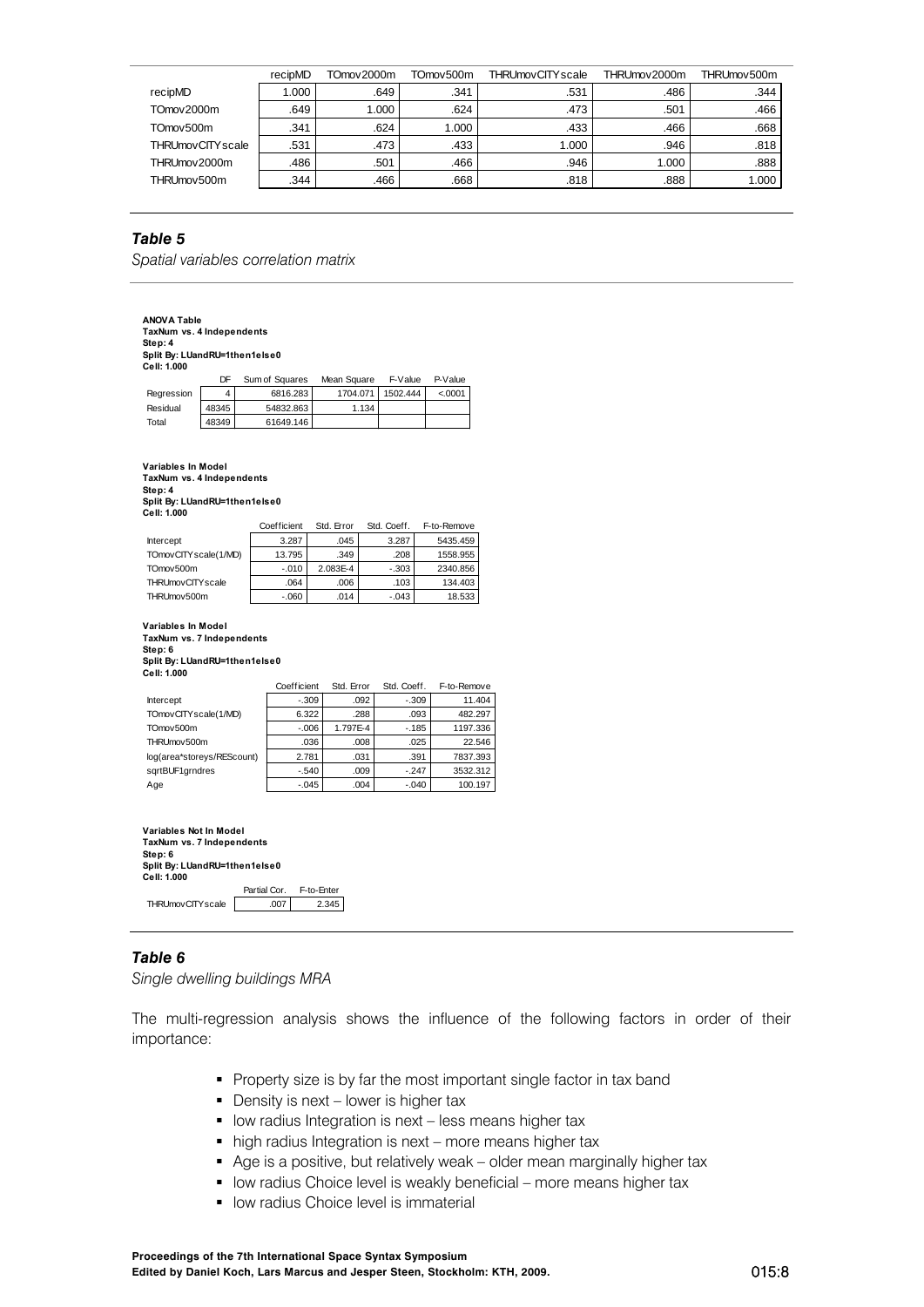**Variables In Model TaxNum vs. 7 Independents Step: 4 Split By: LUandRU=1then1else0 Cell: 0.000**

|                            | Coefficient | Std. Error | Std. Coeff. | F-to-Remove |
|----------------------------|-------------|------------|-------------|-------------|
| Intercept                  | .631        | .123       | .631        | 26.335      |
| TOmovCITY scale(1/MD)      | 6.082       | .544       | .096        | 124.931     |
| TOmov500m                  | $-.007$     | 2.272E-4   | $-256$      | 889.731     |
| log(area*storeys/REScount) | .759        | .045       | .146        | 282.585     |
| sqrtBUF1qrndres            | .198        | .011       | .163        | 345.345     |

#### $-.015$  3.364  $-014$  2.919 .034 16.837 Partial Cor. F-to-Enter THRUmovCITYscale THRUmov500m Age **Variables Not In Model TaxNum vs. 7 Independents Step: 4 Split By: LUandRU=1then1else0 Cell: 0.000**

## *Table 7*

*Multiple dwelling MRA* 

## **Conclusions**

This paper examines the relationship between locational indexing of street layout with space syntax spatial analysis measures, non-residential land uses (mainly retail), property size, building centred density, and age and property value using Council Tax Band as a proxy for residential property value. It showed that Council Tax Bands are a good proxy of residential property sale prices. It uses two endogenous locational measures (angular segment Choice and Integration) which can be specified at different spatial scales (small to large metric radii) that index residential area and centre development spatial structure in an outer Borough of North London. These spatial indexes have been shown to account for the distribution of movement intensity patterns for various transportation modes (pedestrian, cycle, motorised - public and private, and overground and underground rail). As such, they are good at capturing the empirics of spatial accessibility. What then seems to emerge is a qualification of the classic urban land use theory (Alonso 1964 and Muth 1968) which has the ability to explain the urban centralisation of the poor and at the heart of the model is a compensating differential whereby housing and land prices decline with the distance from the central business district with an exogenous definition of centre. The classic model (AMM) argues that richer consumer want is to buy more land (larger property) and therefore the consumer chooses to live where land is cheap. There is a substitution effect between distance to centre and property size and an arbitrage with spatial accessibility via transportation mode and commute time. This is up to a threshold where the contribution of either the liveable area or plot size to house value is known to be decreasing.

In the sample used the lower value tax bands are associated with smaller properties, higher density, proximity to non-residential land use and a comparatively higher value by square meter. These attributes seem to be the spatial signatures of centres that combine high values for low and high radius integration/choice, and the co-location of most non-residential land use. High tax band can also be found in proximity to non-residential land use i.e. the centre. There are always high income people living close to the centre and walking. If some high income people away from the centre drive and some low income people take public transportation then, generally, there must be people living between the high income people that are driving and the high income people that are walking. From a land point of view, it suggests that in comparison to plot size away from the centre, the dwelling number to plot sizes ratio is higher near the centre and land is used more intensively and has consequently higher value; in relative terms both land value by square meter and dwelling value per square meter near centre are higher than away from the centre. Here we see a combined effect of built density substitution for land plot size and increased demand pressure for the amenity values of a centre. In London most of the centres are on the large scale movement network where the bus route and underground and train stations are predominantly located.

A last point to consider is location where residential property is absent.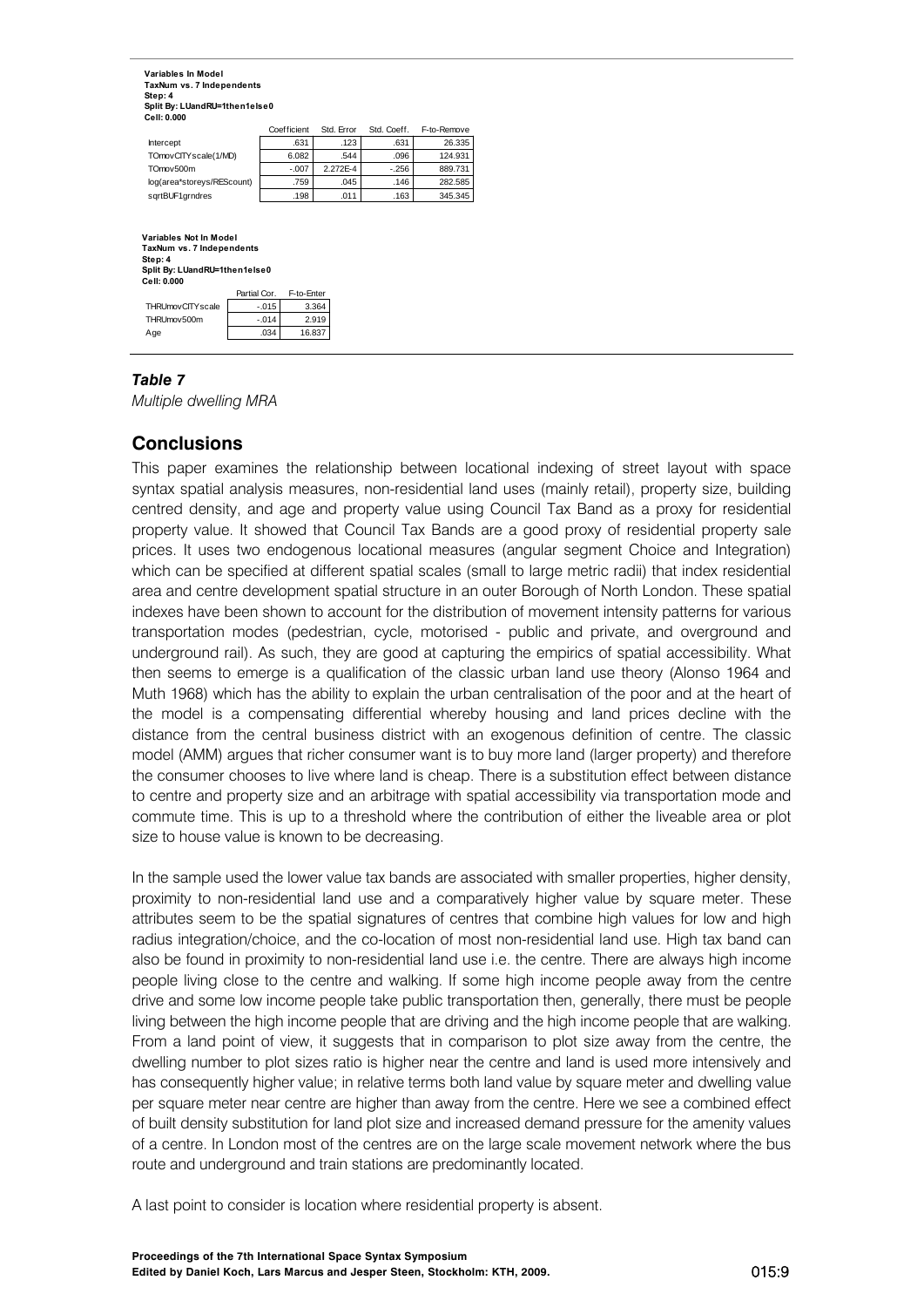

## *Figure 2*

*Spatial distributions of Council Tax Band, road and rail air pollution (annual mean NO2) and centres Centre: diamond – major centre; square – main district centre; triangle – other centre such as supermarket; circle – local centre).* 

*Council Tax Bands - red for high, light blue for low council tax bands. Dark blue mean no residence. The linear dark blue corresponds to main and secondary arterials where centres are located; the spatial foreground. Dark blue areas also correspond to light industrial activity, and supermarket areas. The foreground network is where noise and pollution levels (right) are high (red) and related to traffic level.* 

It is clear from the maps that residential property are absent from the foreground spatial network where air pollution is the highest. Since the first study that linked air pollution to property values (Ridker & Henning, 1967), further research has verified, modified, and redefined the economic interpretation of this relationship. In summarising 25 years of property value/air pollution literature (Smith & Huang 1993, 1995) reported that about 74% of the studies found at least one significant air pollution variable. Allowing for publication bias toward significant findings, there seems to be a preponderance of evidence that air pollution is negatively related to residential property prices. This is important because it reveals information about:

1/ willingness to pay for air quality – a non-market commodity. To the extent that spatial policy maker could use the results of air pollution / property values studies in formulating their air quality management plans, the findings are socially relevant.

2/ capital depreciation/appreciation over time due to air pollution – transport technology changes positive or adverse economic impacts. For this purpose we examine the Booth's Maps of London at the end of the XIX century (http://booth.lse.ac.uk) which are spatial description of social preferences and affordances, colouring each building to indicate the income and social class of its inhabitants. Comparing east and west London which were overall socially contrasted we find a common characteristic: arterials are coloured in red which indicate "middle class and well to do" inhabitants. These social preferences are a significant difference with the current situation. Further to air quality management plan and willingness to pay for air quality, transport policy maker could undertake a cost benefit analysis of replacing/decreasing air polluting motorised vehicle with clean air or no-impact on air quality motorised vehicle and mitigate these cost by an estimation of the resulting capital appreciation of the vast amount of affected building stock along arterials. This is both economically and socially relevant. Most of this building stock has high spatial accessibility.

Considering the findings of this paper, the existing space syntax literature on air pollution and motorised traffic, (Croxford 1996, 1998; Penn 1998), motorised traffic levels spatial distribution (Penn 1998a, Hillier 2005, Chiaradia 2007, 2007a) these results seem to be indicative of the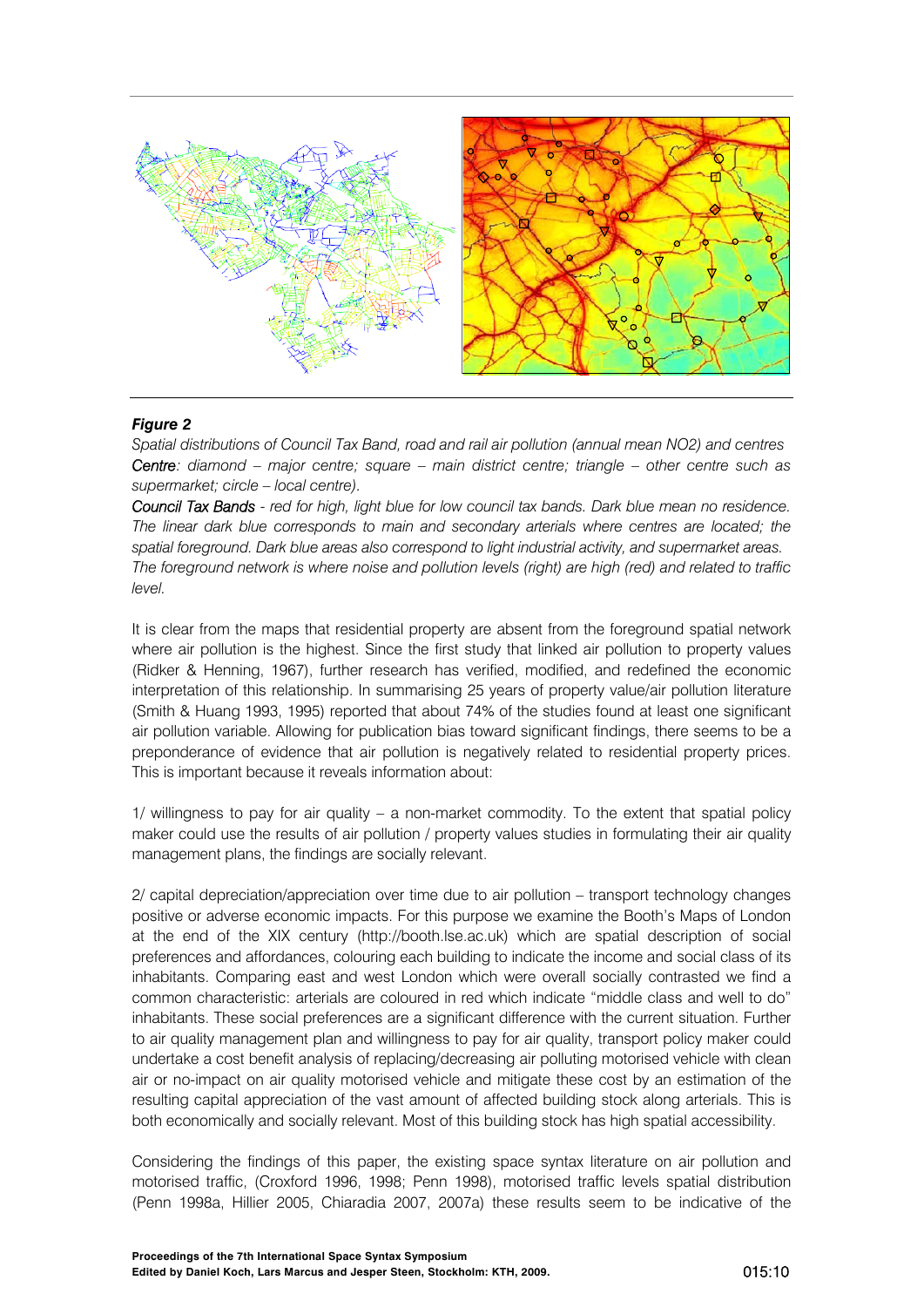potential use of the space syntax spatial analysis as framework tools in spatial econometrics as defined by Anselin (1988); i.e. tools for handling multi-scale spatial design dependence and heterogeneity. We can test for multi-scale spatial design dependence and heterogeneity and where appropriate use the information to improve the efficiency of spatial externalities estimators.

## **References**

Alonso, W. 1964. *Location and land use.* Cambridge: Harvard University Press.

- Anselin, L. 1988. *Spatial econometrics, methods and Models*, Kluwer Academic, Boston, MA.
- Chiaradia, A. 2007. Emergent Route Choice Behaviour, Motorway and Trunk Road Network: the Nantes conurbation. In: *6th International Space Syntax Symposium.* Istanbul Technical University, Istanbul, Turkey
- Chiaradia, A 2007. Speed and European city urbanism. In *4th International Seminar on Urbanism and Urbanisation.* Delt – 24-26th September 2007
- Croxford, B. and Penn, A. 1998. Siting considerations for urban pollution monitors. *Atmospheric Environment*, 32 (6). pp. 1049-1057.
- Croxford, Ben and Penn, Alan and Hillier, Bill. 1996. Spatial distribution of urban pollution: civilising urban traffic. *Science of the Total Environment*, 189/190 . pp. 3-9.
- Des Rosiers, F., Theriault, M. & Villeneve P.Y. 2000. Sorting out access and neighbourhood factors in hedonic price modeling. *The Journal of Property Investment and finance*, 18(3): 291-315
- Fujita, M. 2008. *Urban Economic Theory: Land Use and City Size*. Cambridge University Press
- Fujita, M & Thisse, J.F. 2008. *Economics of Agglomeration: Cities, Industrial Location, and Regional Growth*. Cambridge University Press
- Hansen, W.G. 1959. How accessibility shape land use. *Journal of American Institute of planners,*  25; 73-76
- Hillier, B. 1996. *Space is the machine*. Cambridge, MA: Cambridge University Press.

Hillier, B. 1999. The hidden geometry of deformed grids: Or, why space syntax works, when it looks as though it shouldn't. *Environment and Planning B: Planning and Design*, 26, 169–191.

- Hillier, B., & Hanson, J. 1984. *The social logic of space*. Cambridge, MA: Cambridge University Press.
- Hillier, B. and Iida, S. 2005. Network and psychological effects in urban movement. In: Cohn, A.G. and Mark, D.M., (eds.) *Proceedings of Spatial Information Theory: International Conference, COSIT 2005,Ellicottsville, N.Y., U.S.A.,September 14-18, 2005*. Lecture Notes in Computer Science (Vol. 3693). Springer-Verlag, Berlin, Germany, pp. 475-490.
- Hillier, B., Penn, A., Hanson, J., Grajewski, T., & Xu, J. 1993. Natural movement: or, Configuration and attraction in urban pedestrian movement. *Environment and Planning B: Planning and Design*, 20(1), 29–66.
- Kestens, Y, Theriault, M & Des Rosiers, F. 2004. The impact of surroundings land use and vegetation on single family house prices. *Environment & Planning B – Planning and design,* 31:539-567
- Levy, J. & Lussault, M. 2003. *Dictionnaire de la géographie et de l'espace des sociétés.* Paris: Belin.
- Mills, E. S. 1972. *Studies in the structure of the urban economy.* Baltimore, MD: Johns Hopkins University Press.
- Muth, R. F. 1969. *Cities and Housing*. Chicago, IL: University of Chicago Press.
- Ridker, R., Henning, J. 1967. The determinants of residential property values with special reference to air pollution. *The review of Economics and Statistics, 49: 246-257*
- Penn, A. and Croxford, B. 1998. Fingerprinting Urban Kerbside Carbon Monoxide Concentrations: interaction between street grid configuration, vehicle flows and local wind effects. *International Journal of Vehicle Design,* 20 (1-4 (Special Issue)). pp. 60-70.
- Penn A, Hillier B, Banister D, Xu J. 1998a. Configurational modelling of urban movement networks. *Environment and Planning B: Planning and Design* 25 59
- Smith, V., Huang, J. 1993. Hedonic models and air pollution: twenty five years and counting, *Environmental and Resources economics,* 3: 381-394
- Smith, V., Huang, J,. 1993. Can market value air quality? A meta analysisof hedonic property value models. *Journal of Political,* 103: 209-227